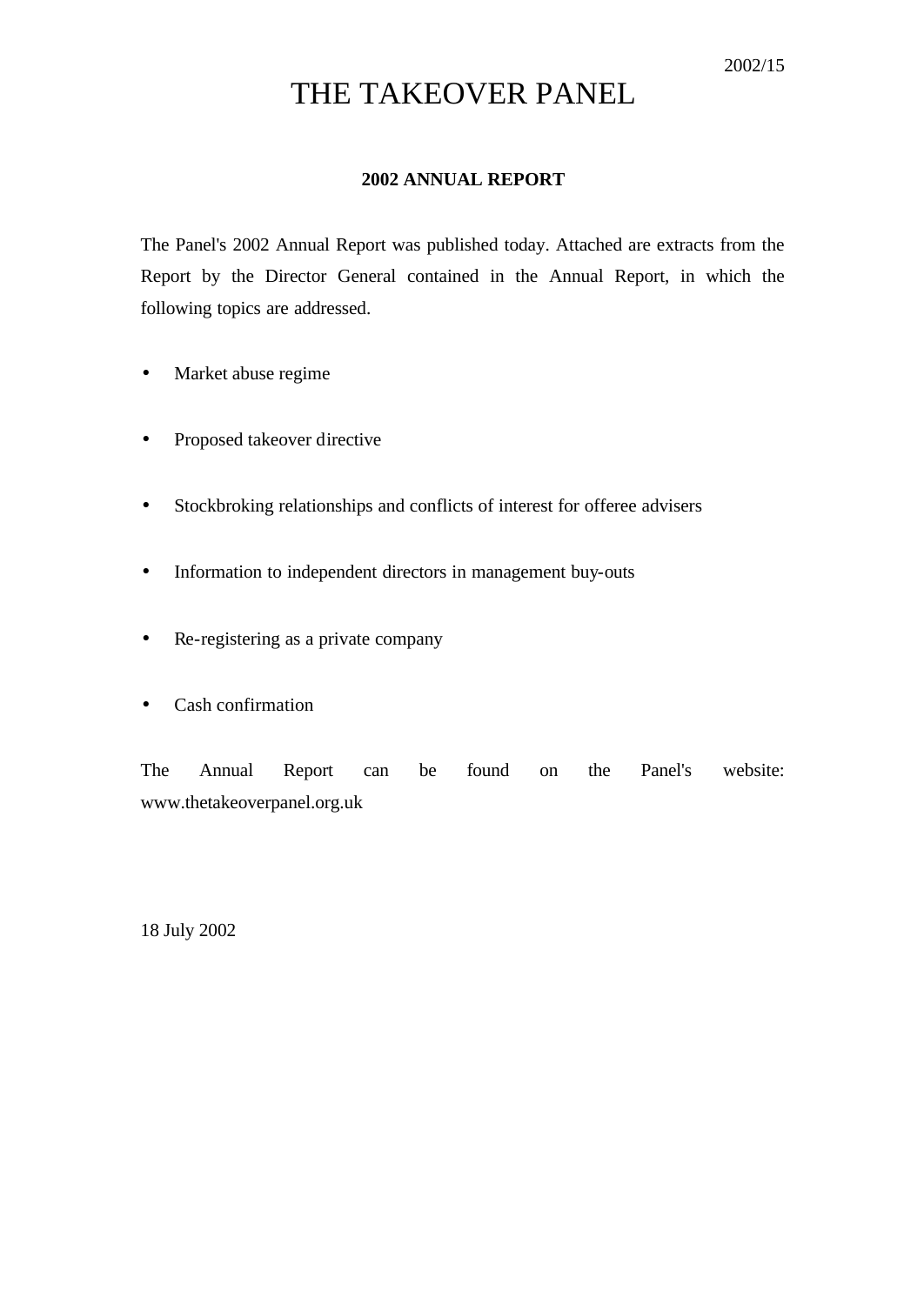### **MARKET ABUSE REGIME**

The new market abuse regime finally came into force in the UK at the beginning of December. In preparation for this, and to counter potential problems arising from regulatory overlap between the FSA and the Panel, we have agreed with the FSA an effective set of operating arrangements which are a matter of public record. They stress the desirability of avoiding undue duplication of work between the Panel and the FSA, and the need for the Panel and the FSA to maintain a close working relationship to deal with issues of potential market abuse which may arise in the context of takeovers.

Early signs of how this works in practice are extremely encouraging. We share common views as to what activity is abusive and there is a good understanding of how each body implements its policies in practice. The Executive and the FSA keep each other fully informed of relevant issues to ensure that unpleasant surprises are minimised.

No sooner has the City started to come to terms with the effects of the Financial Services and Markets Act than it is likely to be changed by the impact of a Market Abuse Directive. This is currently under discussion in Brussels but it is in advanced form and may be implemented as early as 2004. We have had a number of significant concerns about the Directive but are broadly happy with the current position. It should allow for the current interrelationship between the FSA and the Panel to continue, and for Member States to have in place additional measures to protect shareholders' interests in the context of a takeover without running the risk of falling foul of the Directive. However, from a wider City perspective, there are still several unsatisfactory elements to the Directive: the key definition of market manipulation has, for example, been drafted so widely as potentially to create great uncertainty about what forms of behaviour will be regarded as abusive under the Directive, and it is as yet unclear whether certain defences to insider dealing which are currently available under UK legislation will continue to be so.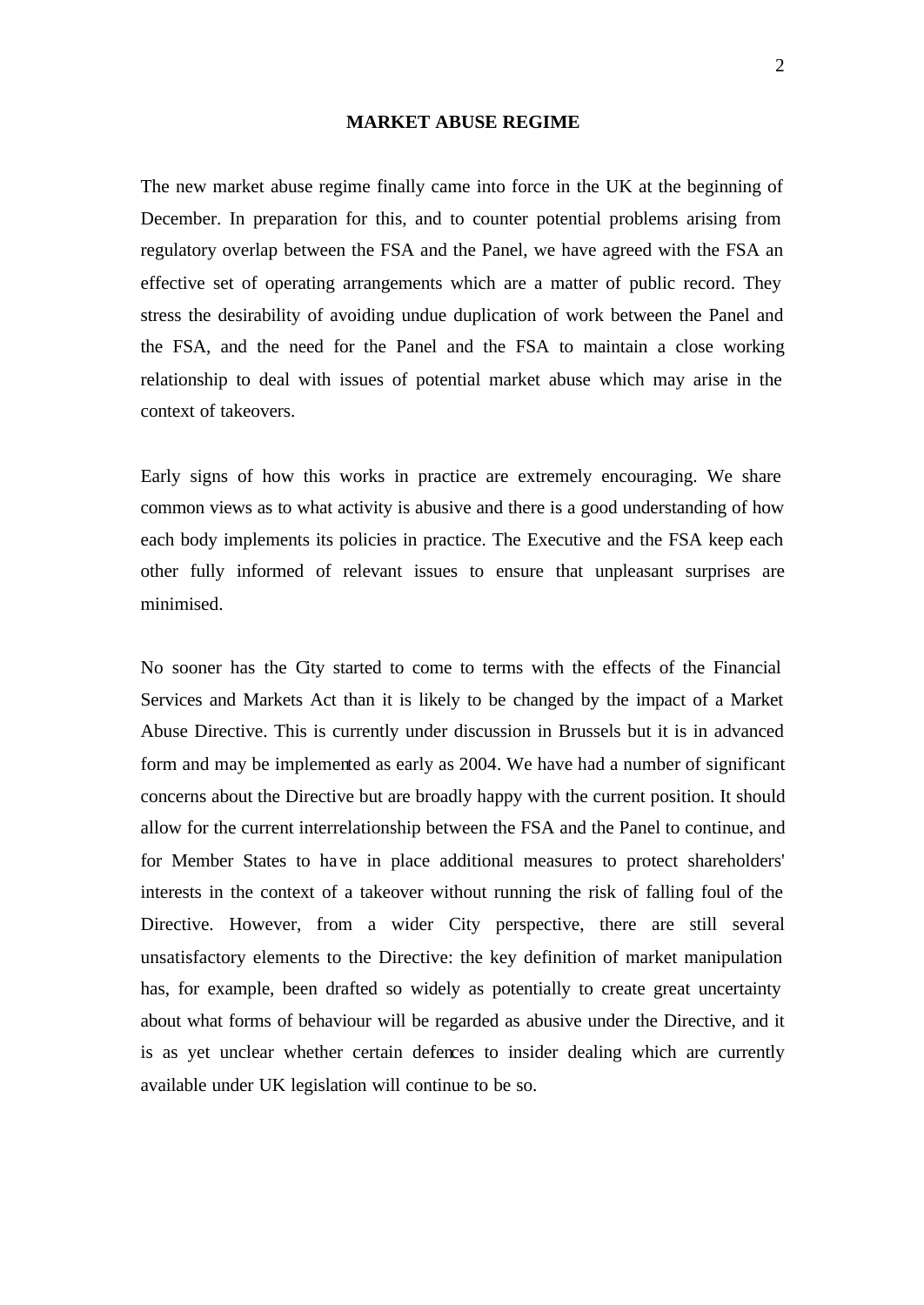### **PROPOSED TAKEOVER DIRECTIVE**

Some 12 years after discussions began, in July 2001 the European Parliament failed by one vote to adopt the compromise position on the Takeover Directive which had been forged through the conciliation procedure.

It is likely that the European Commission will bring back a new proposal shortly: the Directive, albeit unambitious in the degree of harmonisation it would achieve, is considered to be an important strand of the Financial Services Action Plan designed to bring about a single market in financial services in Europe. The new proposal is likely to be closely based on the compromise position but altered to take account of the concerns which resulted in its failure last year.

In order to assist the development of a revised proposal, the Commission appointed a committee of company law experts to report on three issues: the existence of a level playing field within Europe, the method for determining the equitable price at which mandatory bids must be made and a harmonised procedure for squeezing out minority shareholders. The committee issued its report in January. Whilst its proposals on equitable price and squeeze out may not prove contentious, and are consistent with UK law and takeover regulation, it is understood that there are objections in several Member States to the proposed "break-through" rule.

This rule would allow the bidder to break-through mechanisms and structures which might frustrate a bid after completion of a takeover offer for all the risk-bearing shares of the company. A bidder who has reached a threshold, to be set at a level no higher than 75 per cent. of the risk-bearing capital of the company, would have the right to exercise voting rights in proportion to his holding of such capital and any provisions in the articles of association to the contrary would be overridden. This rule would have a major impact on bids for companies with classes of share capital carrying differential voting rights.

On this issue it is difficult to see what proposal the Commission can make which will satisfy the widely varying views within the European Parliament and the Member States. From the Panel's perspective, any such provision must be drafted clearly so that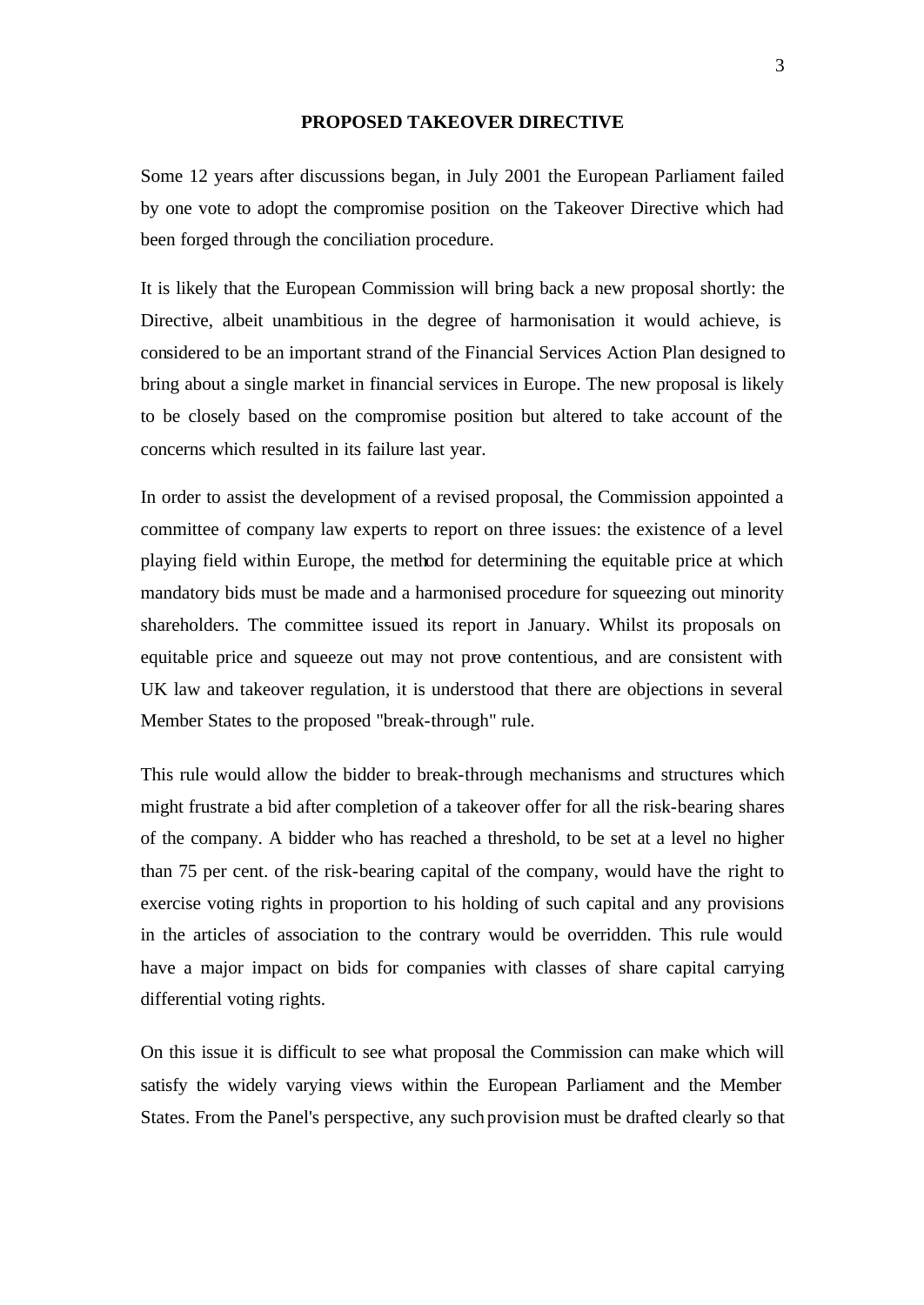a bidder knows at the outset of a bid what constitutes risk-bearing capital and what compensation, if any, is payable. Otherwise, it will have the opposite effect to that intended, in acting as a barrier to takeovers. In addition, there must be no dilution of the provisions in the failed Directive relating to the restrictions on boards taking frustrating action.

## **STOCKBROKING RELATIONSHIPS AND CONFLICTS OF INTEREST FOR OFFEREE ADVISERS**

Rule 3.1 requires the board of an offeree company to obtain competent independent advice on any offer and to make the substance of such advice known to offeree shareholders. This is a long-standing and fundamental Code requirement.

Financial advisers within groups which have an advisory relationship with an offeror are not normally regarded as appropriate persons to give advice to the offeree board on an offer. In this context, broking relationships with an offeror are considered in the same light as other types of advisory relationship. Whilst it is accepted that the strength and nature of broking relationships, and the services provided under them, vary widely, such relationships generally create a potential conflict of interest.

In one or two recent cases, groups have assumed that a potential conflict of interest arising from an offeror broking relationship can be addressed satisfactorily by the broker standing down from its role for the duration of the offer. The Executive's view is that this action will not normally be sufficient to resolve concerns as to independence. Therefore, in cases where an offeree adviser's group has an offeror broking relationship, the Executive should be consulted at an early stage.

### **INFORMATION TO INDEPENDENT DIRECTORS IN MANAGEMENT BUY-OUTS**

Rule 20.3 requires that all information on the offeree company passed by the management team to external providers of finance, which will include the private equity investor itself, must on request be promptly supplied to the independent directors of the offeree company (or their advisers). The purpose of the Rule is to ensure that the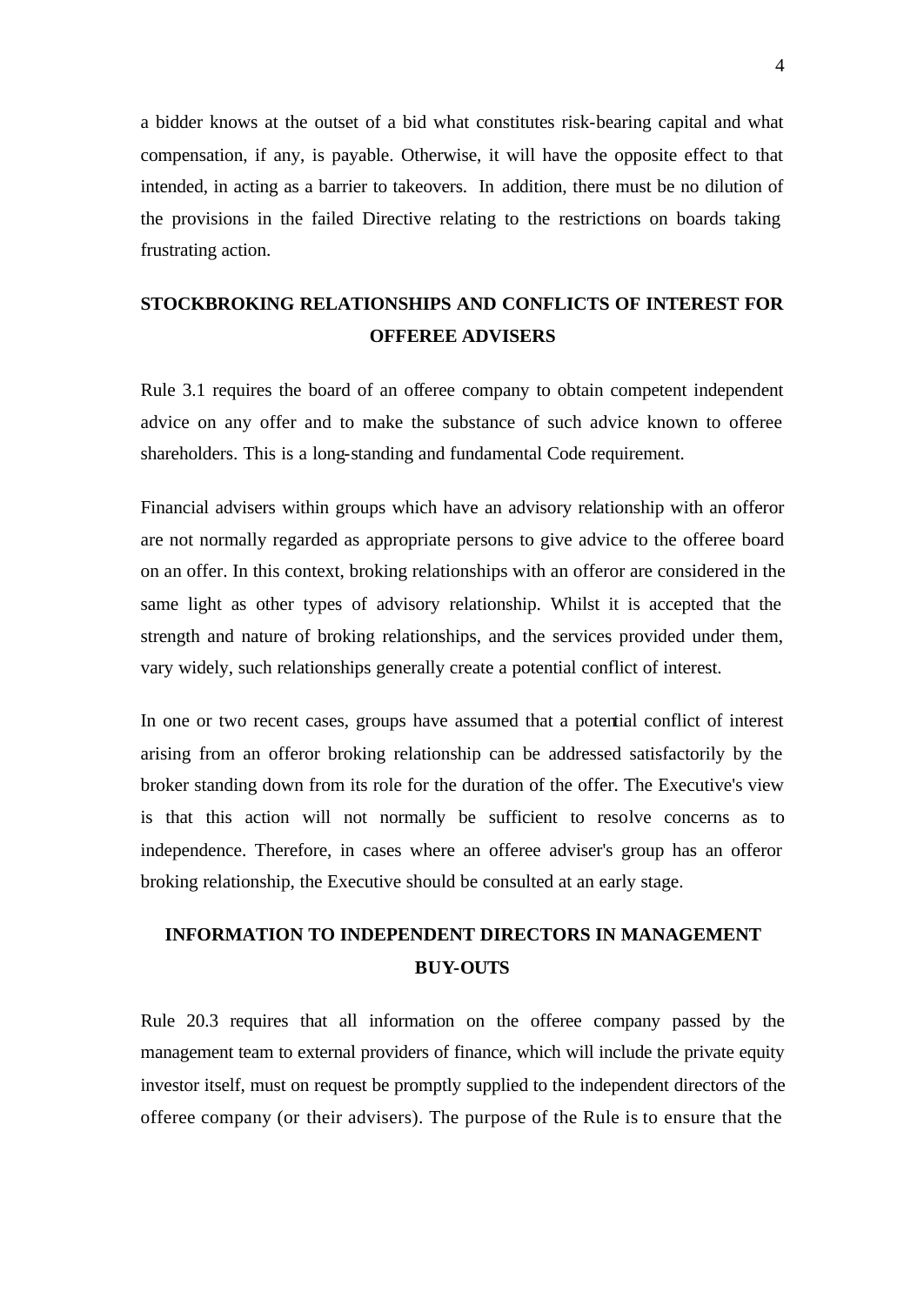independent board and Rule 3 adviser have the same information as the providers of finance for the offer when assessing the merits of the offer relative to the value of the company.

The information passable pursuant to Rule 20.3 includes not only information generated by the offeree company but also information on the offeree company developed by or with the assistance of management for the purpose of the transaction. A business model, for instance, prepared by the private equity house will normally include the management team's opinions, estimates and projections based on the team's knowledge of the offeree company, its business and the markets in which it operates and will accordingly be dis closable in its entirety. Similarly, due diligence reports prepared by professional advisers (e.g. accountants, lawyers and property consultants) are likely to be disclosable under Rule 20.3, since they will be derived from information supplied by the offeree company, reviewed by the management team for accuracy and shown to the financiers. The Executive should be consulted in cases of doubt.

### **RE-REGISTERING AS A PRIVATE COMPANY**

In determining whether or not the Code applies, it is the nature of the company which is the offeree or potential offeree company that is relevant. Sometimes, it is decided to re-register a public company as a private company, with the result that the Code does not then apply to that company provided it does not fall within one of the categories described in section 4(a)(i)-(iv) of the Introduction to the Code.

In order to re-register as a private company, it will be necessary as a matter of company law for the company to pass an appropriate resolution at a general meeting. The Executive would expect that the circular convening such general meeting should explain that one of the consequences of re-registration would be to take the company outside the ambit of the Code. The Executive should be consulted in advance so as to ensure that the circular contains an explanation of the Code and the implications for shareholders of re-registration.